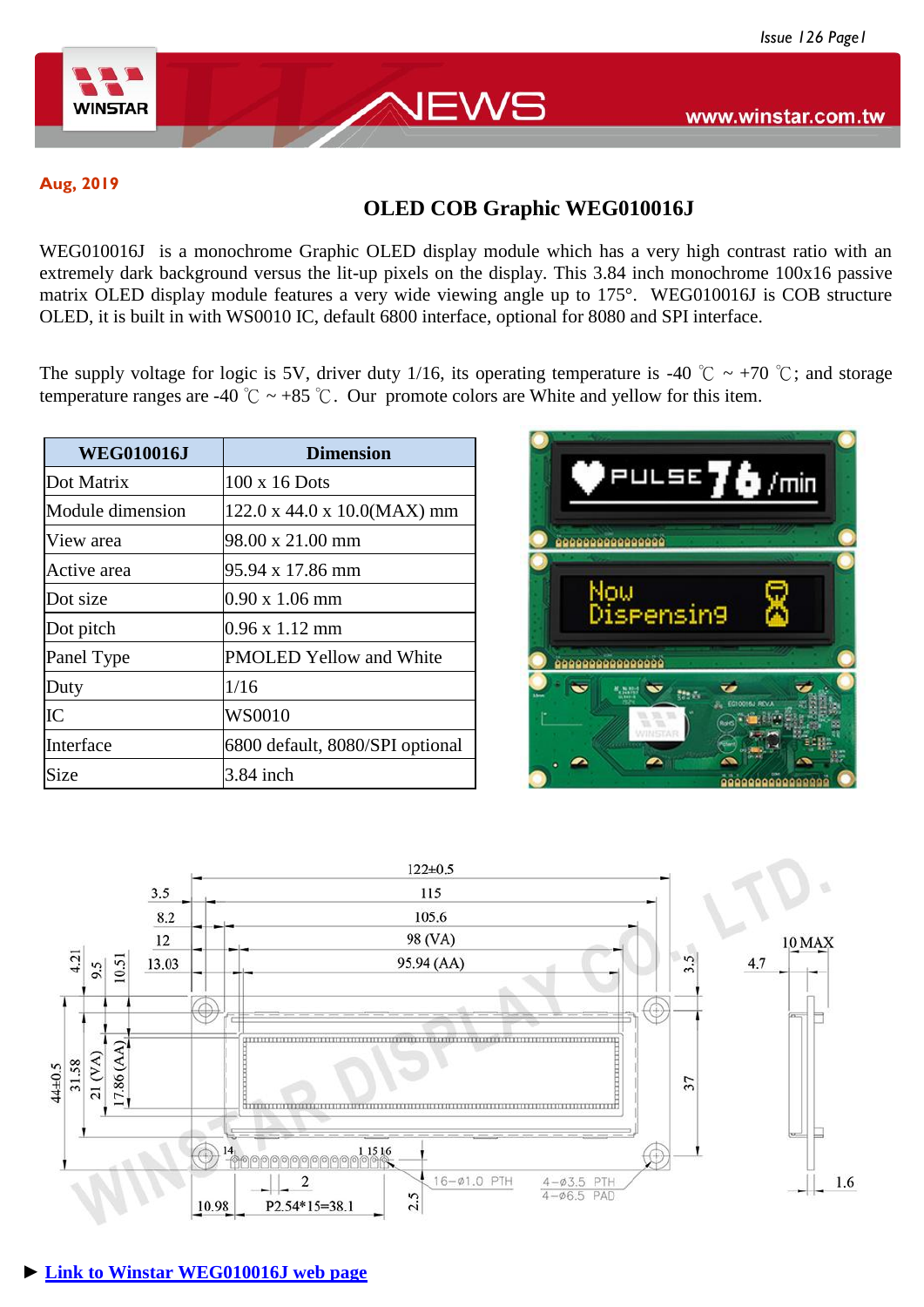

 $3.32$ 97

55.50±0.2 V.A A.A.

63.84+0.5 52.56

 $55.73 + 1.0$ 

15.98±0.5-

RGB

# www.winstar.com.tw

...

## **3.5" IPS TFT-LCD WF35XTYACDNN0**

WS

WF35XTYACDNN0 is a 3.5 inch IPS TFT which is featured with resolution 320x240 pixels. This IPS TFT-LCD module has built in with ST7272A driver IC; it supports 24-bit RGB interface. WF35XTYACDNN0 module is having brightness 500 nits (typical value), aspect ratio 4:3, contrast ratio 800 (typical value), normally black LCD type, glare surface glass.

This 3.5 inch TFT-LCD is an IPS (In-Plane Switching) Panel which having the advantages of wider viewing angle of Left:80 / Right:80 / Up:80 / Down:80 degree (typical). There are also have Resistive Touch Panels (RTP) and Projected Capacitive Touch Panel (PCAP) optional for WF35X model. This model can be operating at temperatures from –20°C to +70°C; its storage temperatures range from -30°C to +80°C.

| <b>WF35XTYACDNN0</b>  | <b>Dimension</b>                  |
|-----------------------|-----------------------------------|
| Size                  | $3.5$ inch                        |
| Dot Matrix            | 320 x RGB x 240(TFT)              |
| Module dimension      | 76.84(W) x 63.84(H) x 3.27(D) mm  |
| Active area           | 70.08 x 52.56 mm                  |
| Dot pitch             | $0.073 \times 0.219$ mm           |
| LCD type              | TFT, Normally black, Transmissive |
| <b>View Direction</b> | 80/80/80/80 (IPS)                 |
| Driver IC             | ST7272A or equivalent             |
| Interface             | 24-bit RGB                        |
| <b>Aspect Ratio</b>   | 4:3                               |
| <b>Backlight Type</b> | LED, Normally White               |
| <b>Touch Panel</b>    | PCAP / RTP option                 |
| Surface               | Glare                             |



**MM** 

Green

#### **► [Link to Winstar WF35XTYACDNN0 web page](https://www.winstar.com.tw/products/tft-lcd/ips-tft/3_5-tft.html)**

 $-39.94$ 

54